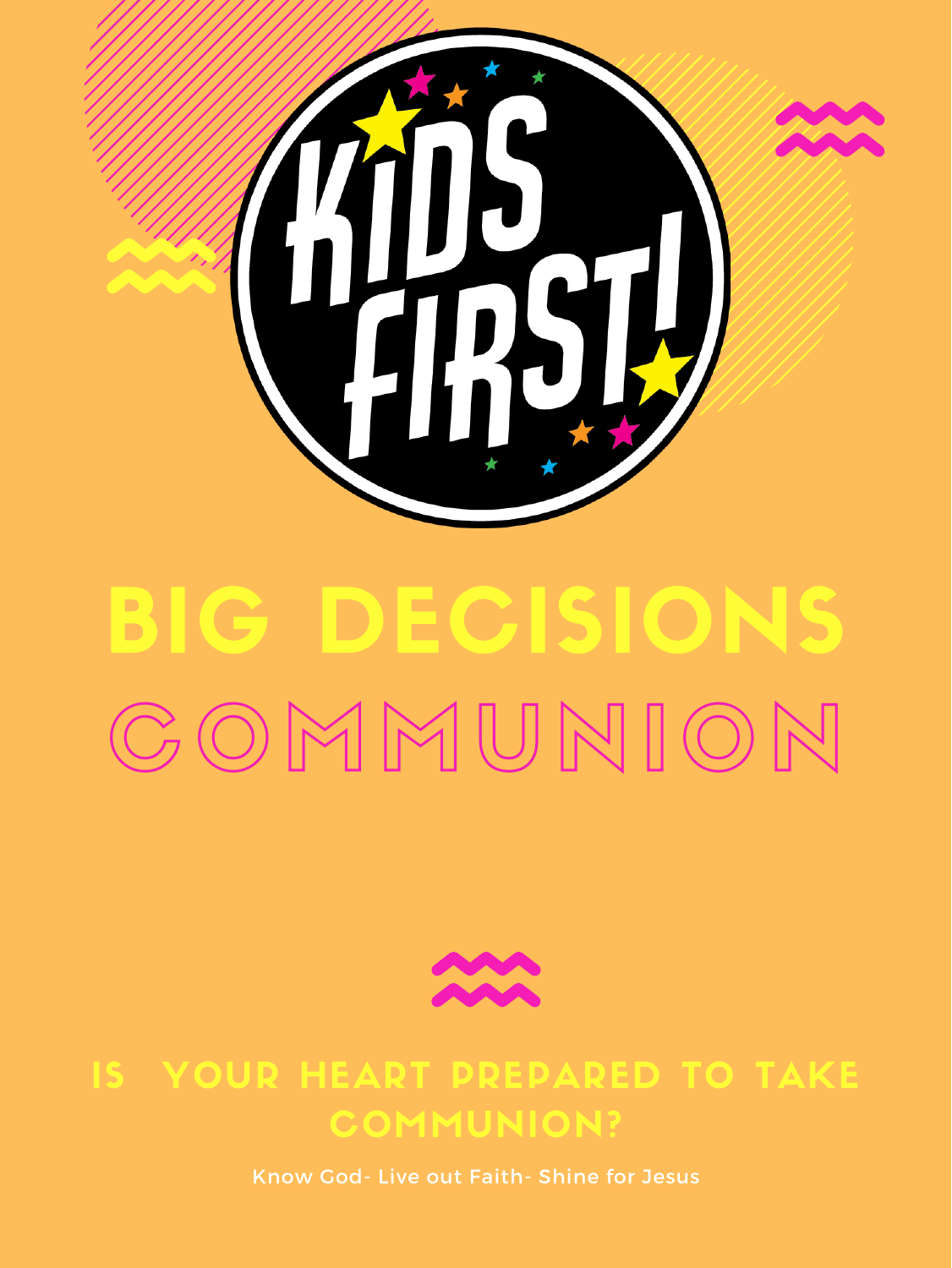### Communion- Importance and Significance

Communion reminds us that Jesus' body was broken for us and that our sins are forgiven. (1 Corinthians 24-26)

Communion traditionally consists of eating bread and drinking grape juice, but other elements can be used when they are not available. What matters is the heart and the remembrance. (Matthew 26:26-28)

> Taking communion gives life to our spiritual man and connects us to Him. (John 6:53-58)

We must stop and search our hearts for sin and repent before taking communion. This is a very sacred command to believers. 1 Corinthians 11:27



# What is Holy is Not Communication?

Christ instituted two ordinances for the Church-Baptism and Communion. The big thing to remember about communion is that is for the believer to, well, remember! Jesus at the Last Supper with His disciples told them to keep doing this to remember Him. So, guess what? Communion is the way we REMEMBER Jesus' sacrifice for us and that He is coming back for us!

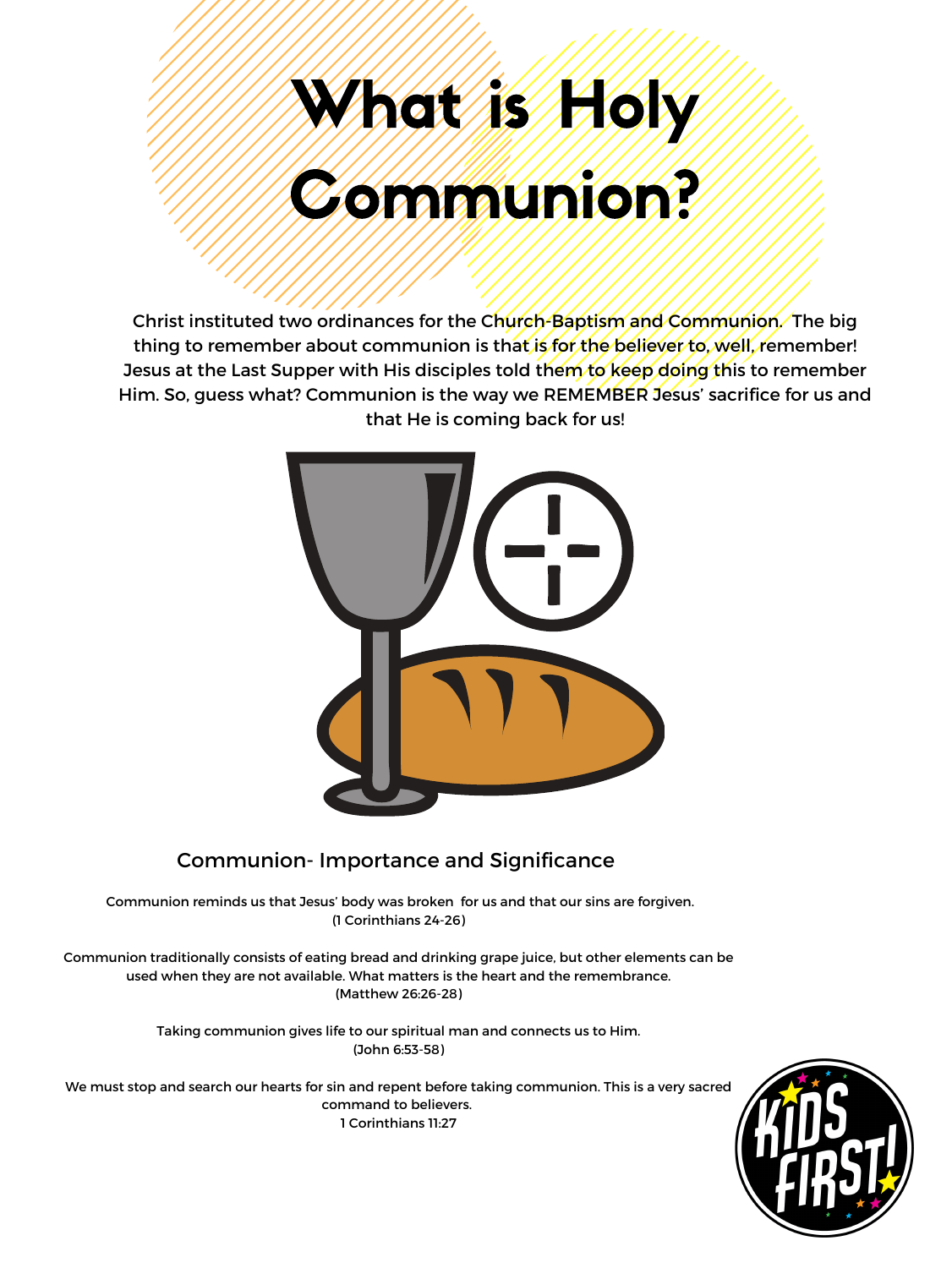# Is my provided ready?

As your child's spiritual guardian, your main goal is to make sure your child understands the truths of the Gospel and displays a true love for Jesus. Communion without relationship with Jesus is unbiblical and of no value. Therefore, your goal is to make sure your child understands what sin is, that God is holy, and why Jesus dying on thecross is significant so that he or she can respond in faith. This is a serious commitment. This is a serious decision.

Listed below are the central truths of Christianity. Does your child understand these truths? Could he or she articulate it in his or her ownwords?

*I'm a sinner God is holy so sin had to be paid for The penalty for sin is death and eternal separation from God God, in his love, gave us a way to be restored to Him by sending His Son, Jesus. Jesus lived perfectly, and died as a substitute for our sins* Through faith & belief in Christ, Jesus becomes our substitute and pays the debt that we could never pay *His resurrection from the dead proved that Jesus was exactly who he said he was* Because Jesus is my Lord and Savior, my desire is to be his disciple and the Holy Spirit gives me the power to *do that.*

Is your child (to the best of your knowledge)…

A believer in Jesus Christ?

Aware of the gravity of his or her sin?

Genuinely repentant for sin?

Putting faith & trust in Christ alone for salvation?

\_\_\_\_\_Beginning to show the signs of being filled by the Holy Spirit and a pattern of growth in their Christian life?

If you can answer "Yes!" to these questions, then it may be time to begin a discussion about communion.

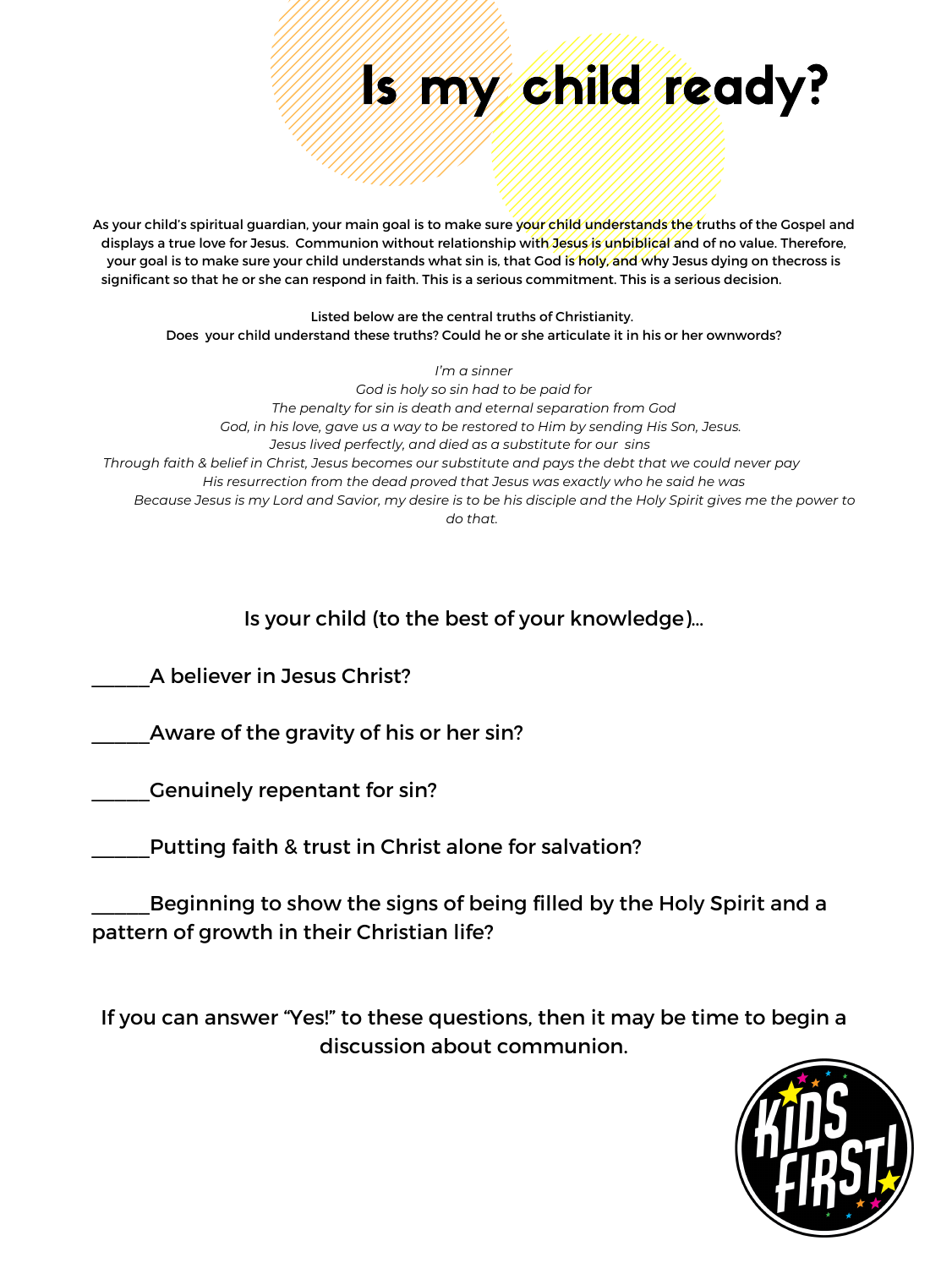## Should we wait?

In the Scriptures, the only specification we see for someone to take communion is to be a believer. We have to be able to understand what we are remembering in order to partake in communion. It is our belief that with children it is best to make sure there is a genuine faith relationship and a child-appropriate understanding of the gospel in order to take communion.

Our salvation is more than a simple prayer. In Scripture, it is clear that genuine believers in Jesus should be obedient to Jesus' commands, one of which is to remember Him in communion. This is a sacred ordinance, and it is our duty to teach our children to treat it as such. It is a wonderful opportunity to teach them how to treat sacred things and ceremonies.

Some more thoughts as you consider your child's decision to take communion:

There are some definite reasons to wait on communion. When the plate gets passed around, it leaves the parent with questions- should I give some to my kids? Is this a big deal? They want some, so can they have some?

For all of the reasons above, children need to understand that communion is a special and sacred ordinance that we cannot treat as something ordinary. This is a serious thing! We always need to check our hearts and remember the beauty of the Lord's sacrifice for us.

One way to help your family understand communion and its importance and significance is joining in communion together at home! We always need to live in remembrance of what Jesus did for us, and at home is a perfect place to teach children of its utmost importance to the life of a believer.

It is important to note that the decision to wait should only be to maximize the spiritual benefit for your child and to ensure your child has a real and genuine faith in Christ. Jesus explicitly commands believers to take communion! So there is no benefit to waiting just to wait if these other factors have been accounted for.

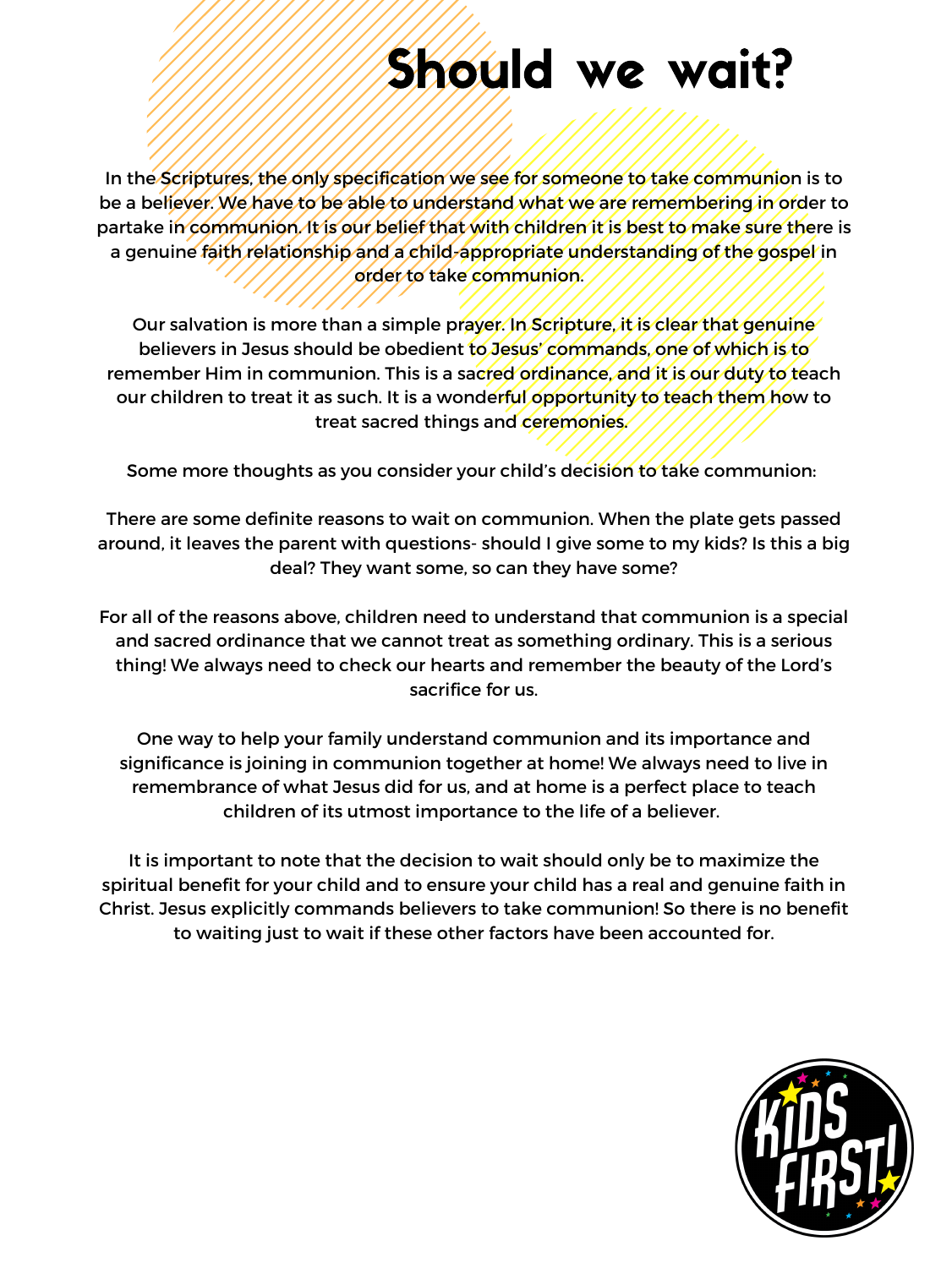## Other Questions

### **Q: Is there a minimum age? How young is too young?**

A: The Bible doesn't give a specific age to take communion. All that we can infer from the Bible is that a child must be able to give a credible profession of faith. Therefore, we don't make age a matter of policy or requirement. Instead, we empower parents as spiritual guardians to talk with eachother and to begin the process of talking about salvation and communion with their kids. In general, older elementary age is when kids gain a greater understanding of what communion is and can appreciate and remember these moments in a more significant way. For communion to be meaningful to a child, they need to understand what they are doing and what they are remembering. We don't want children to partake in communion just to check off of a list or ensure their salvation, because communion is none of these things. It is the ordinance of remembrance when children have a personal relationship with Jesus.

### **Q:What if my child has a developmental disability?**

**A:** A very high percentage of developmentally disabled people are considered in the teachable category. Thus, they can hear the word of God, the truths of gospel, and possibly respond in faith. Parents should do so with enthusiasm and belief that seeds planted are a worthy endeavor in the life of their child. We want to avoid two potentially faulty reactions to a person's desire to take communion. We do not want to children to take communion just because it is part of the service. Nor do we want to restrict a qualified person (even if they are developmentally disabled) from being baptized. Thus, we will approach each case with care and individual attention and seek God's leading.



#### **Q: Why is communion important to my family?**

**A:** As we've established, communion is a remembrance of the Lord's death until He comes again. God is a God of grace and love, but it is important to teach our children that God is holy. He is perfect. The Bible says "fear of the Lord is the beginning of knowledge." This is not the afraid kind of

fear, but rather a serious reverence for who God is in our lives. Communion brings that ceremonial, sacred moment to your home where children learn to know who God is.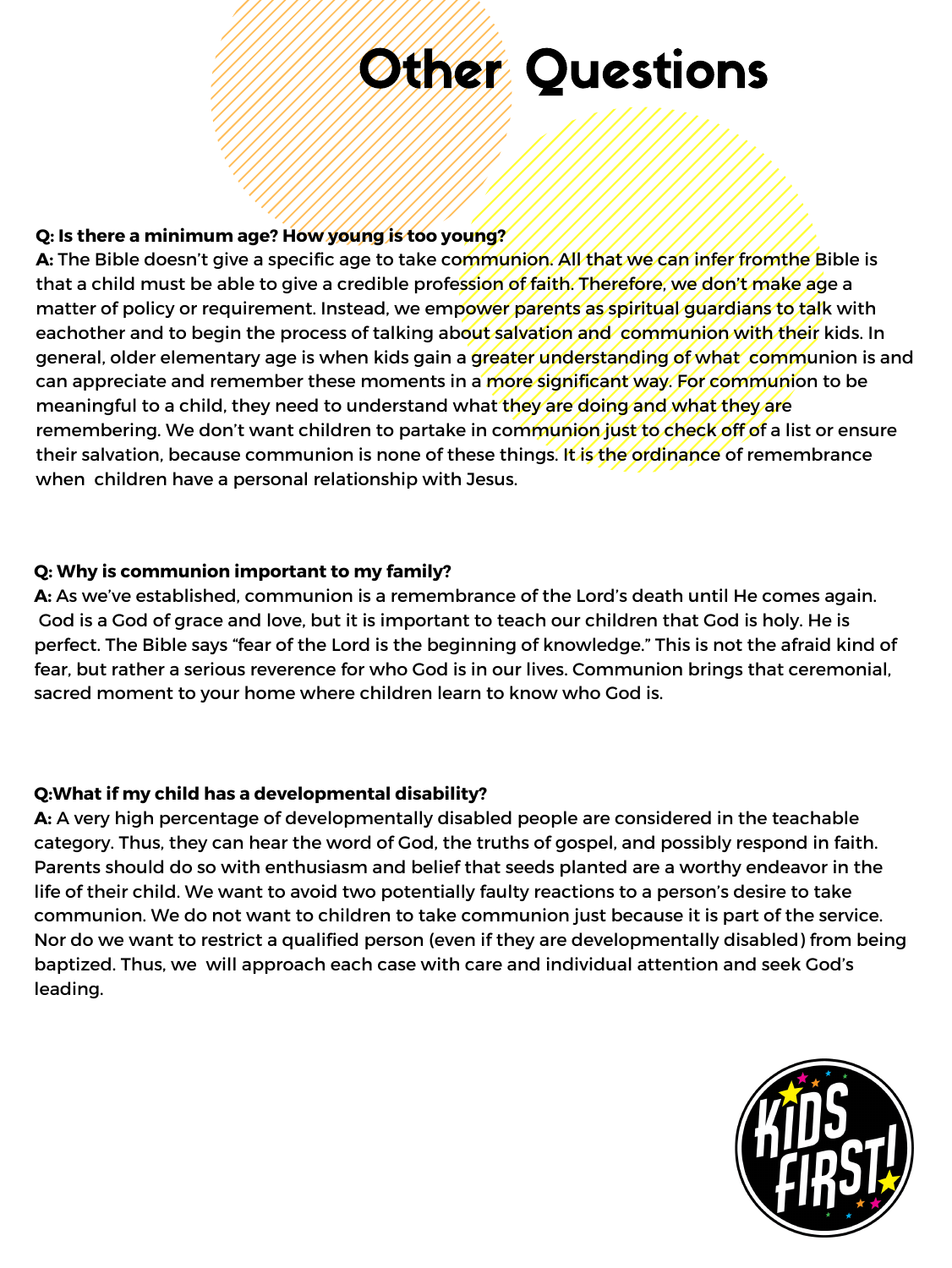## Additional Resources

## **How do I lead my child to Christ? A Simple Guide**

There are many ways to begin a conversation with your child about faith in Jesus Christ. There are many methods to present the gospel message (ABC's of Salvation, The Gospel Wheel, etc.). If you do not have a preferred method, feel free to use this one. It is called"Bad News/Good News." Always remember that hope and salvation is found in the message, and not the method.

Ask your child to think about whether or not he or she has done everything in their life up until this point perfectly (should get a "no"). Give a simple illustration about trying to jump over the ocean or some other impossible task. It can't be done, just like being perfect *according to God.*

### **Bad News**

#### 1. You are a sinner – Romans 3:23

The wages (what we earn) for our sin is death (eternal separation from God, etc.) Give a simple illustration about how you get paid for *your chores or a job that you do. What you earn for sin is death.*

#### 2. There is a consequence or penalty for being a sinner – Romans 6:23

## **Transition–Assure them that this is terrible news, and it is, but that is what makes the good news so good.**

### **Good News**

#### 1. Christ paid the penalty for sin – Romans 5:8 or 2 Corinthians5:21

Jesus Christ, the only perfect person, the only one who was in right relationship with God, died in our place so that we could miss out on the consequences of our sin. Give a simple illustration about someone else going to jail for a crime that you committed, etc.

All that we have to do to receive God's free gift is have faith and believe that what God said was true and that Jesus did pay the price for you. Try this illustration: If I were to tell you that I would give you one dollar right now for free, would you believe (be sure of my promise - Heb. 11:1) that I would give it to you? In the same way, Jesus is offering eternal life as a free gift if we will believe Him for it right now. You can believe He will give you eternal life as a free gift because He is God and He died for your sins and rose again from the dead. You must believe that eternal life is a gift and not earned by being good or doing good things. (Ephesians2:8,9) Ask your child, "If you were to tell me how I could have all my sins forgiven and to have eternal life, what would you tell me?" (Make sure you ask them this first instead of asking a yes or no question if they have eternal life.) If they do put their faith in Christ alone, make sure to *assure them of what they've done and the promises God has made. (John 5:24, I John 5:13)*



#### 2. All that is required is faith and belief – Ephesians 2:8-9, John 3:16, John1:12•